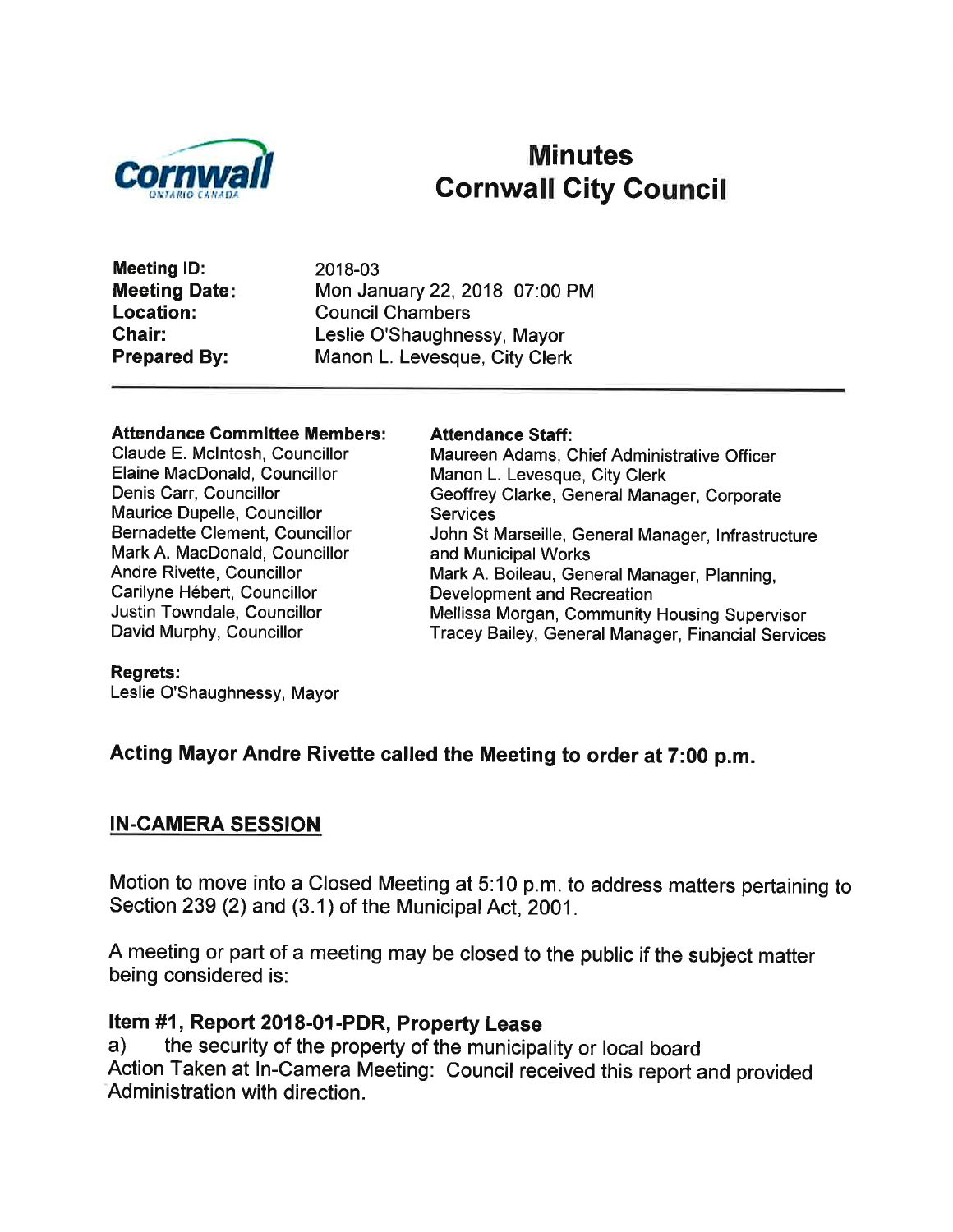# Item #2, Report 2018-02-FI, Property Assessment Appeal Update<br>e) litigation or potential litigation, including matters before administrative

tribunals, affecting the municipality or local board

Action Taken at In-Camera Meeting: Council provided Administration with direction.

Item #3, Report #2018-01-FI, Property Charges and Violations<br>e) litigation or potential litigation, including matters before administrative tribunals, affecting the municipality or local board Action Taken at ln-Camera Meeting: Council received this report and provided Administration with direction.

# **Item #4, Report #2018-02-HR, Collective Bargaining Update d)** labour relations or employee negotiations

Action Taken at In-Camera Meeting: Council provided Administration with direction.

Moved By: Claude E. Mclntosh, Councillor Seconded By: Mark A. MacDonald, Councillor

Motion Carried

# MOMENT OF PERSONAL REFLECTION

## **NATIONAL ANTHEM**

Assembly

## ROLL CALL

# ADDITIONS. DELETIONS OR AMENDMENTS

All matters listed under General Consent, save and except "Delegations" are considered to be routine and will be enacted by one motion.

Addition of Communication ltem #4 Report 2018-12-PDR-RS, Cornwall Sports Hall of Fame Municipal Grant Application.

# ADOPTION OF AGENDA

Motion to adopt the Agenda as amended.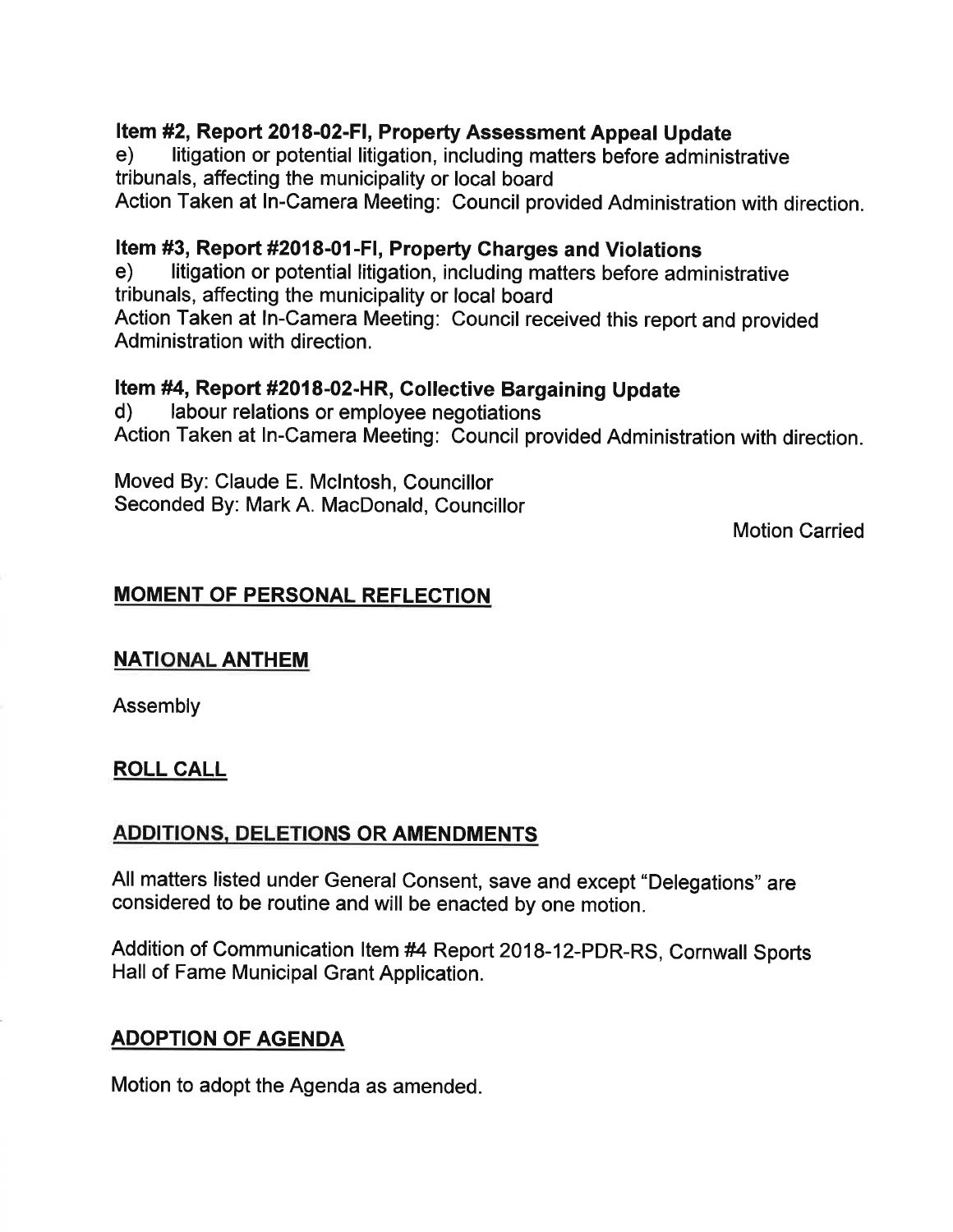Moved By: Denis Garr, Councillor Seconded By: Carilyne Hébert, Councillor

**Motion Carried** 

# DISCLOSURE OF INTEREST

Councillors Justin Towndale and David Murphy both declared a conflict of interest in consent ltem #3, Proclamation of Toque Tuesday, as they both sit on the Board of the requester, Habitat for Humanity Gornwall & The counties.

# COMMITTEE OF THE WHOLE

Motion to go into Committee of the Whole and to consider and refer all Minutes, Presentations, Delegations, Consent/Correspondence, Resolutions, Reports and By-laws to that Committee.

# GENERAL CONSENT

## ADOPTION OF MINUTES

Motion to endorse the following Minutes as presented.

- 1 January 8, 2018 Cornwall City Council Meeting Click for detail  $\rightarrow$  n
- 2 January 11,2018 Gornwall Gity Council Meeting Click for detail  $\rightarrow$  n

## **PRESENTATIONS**

There were no Presentations.

# DELEGATIONS

There were no Delegations

# CONSENT/CORRESPONDENCE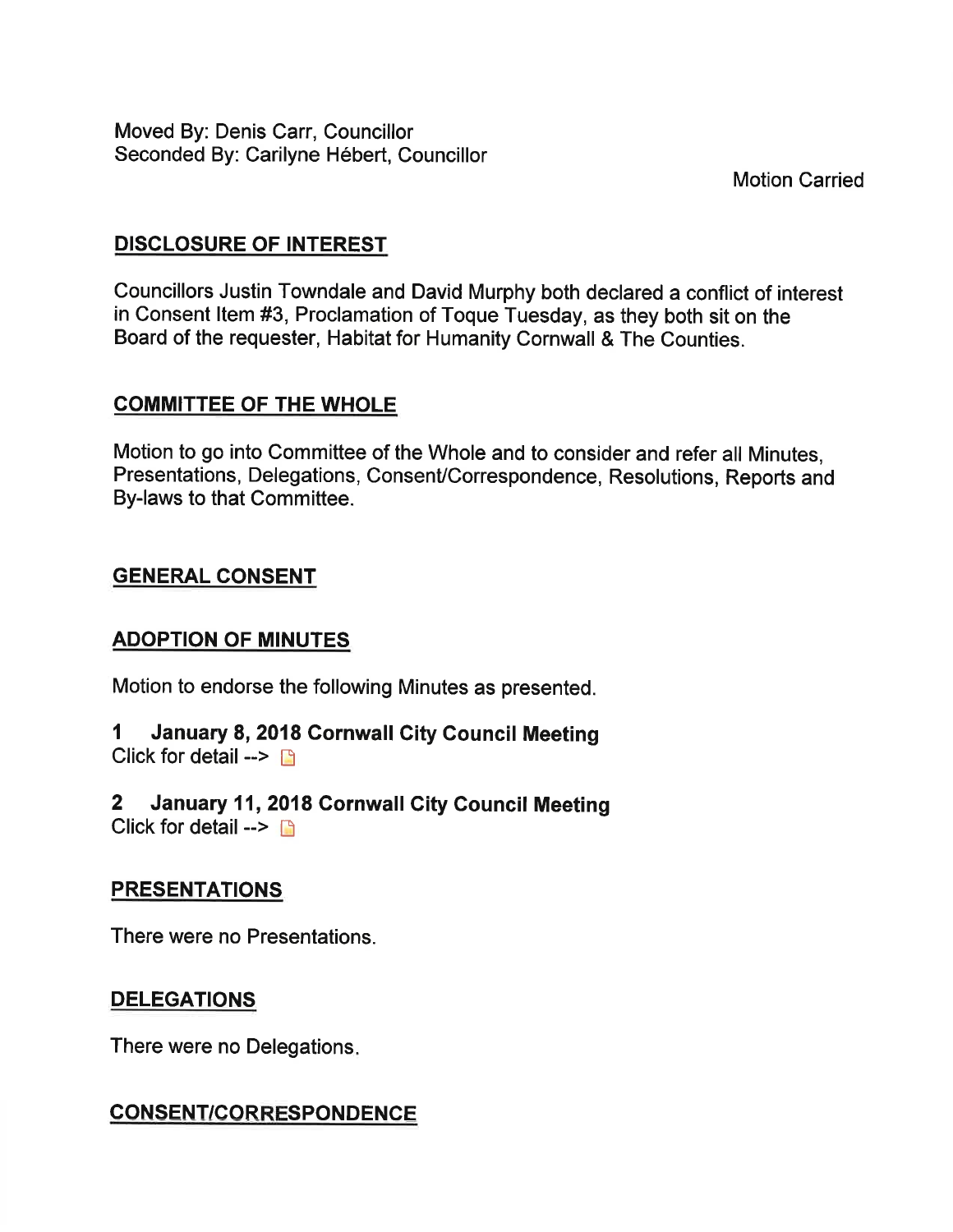# I Proclamation of Eating Disorder Awareness Week

Click for detail  $\rightarrow$  n

Motion to proclaim the week of February 1 to 7,2018 as "Eating Disorder Awareness Week" in the City of Cornwall.

# 2 Proclamation of Heart and Stroke Month

Click for detail  $\rightarrow$  n Motion to proclaim February,2018, as "Heart and Stoke Month" in the City of Cornwall.

# 3 Proclamation of Toque Tuesday

Click for detail  $\rightarrow \Box$ 

Motion to proclaim Tuesday, February 6,2018, as "Toque Tuesday" in the City of Cornwall.

# 4 PAC Report No. 3 - January 15, 2018 CPPEG Recommendation

Click for detail  $\rightarrow$  n

Motion to approve the following recommendations from the Planning Advisory Committee:

a. File HOTC#2010-05 Addendum - 519-537 Pitt St 519 Pitt Street lnc applicant That Horc#2010-05 Addendum - 519-537 Pitt st request be approved as follows:

Program 2 - Building Restoration & lmprovement Program - \$1g,5OO

Program 5 - Municipal Planning/Development Fees Grant - Actual

Program 6 - Discretionary Municipal Tipping Fees Grant - Actual

Conditional to the review of new estimates and completion of the facade as per the designs submitted in September 2013

Motion to approve Consent Items #1, 2 and 4 of the Consent portion of the Agenda as presented.

Moved By: Maurice Dupelle, Councillor Seconded By: Mark A. MacDonald, Councillor

Motion Carried

# Having declared an interest, Councillors Justin Towndale and David Murphy, sfepped away from the table.

Motion to approve Consent ltem #3 of the Consent portion of the Agenda as presented.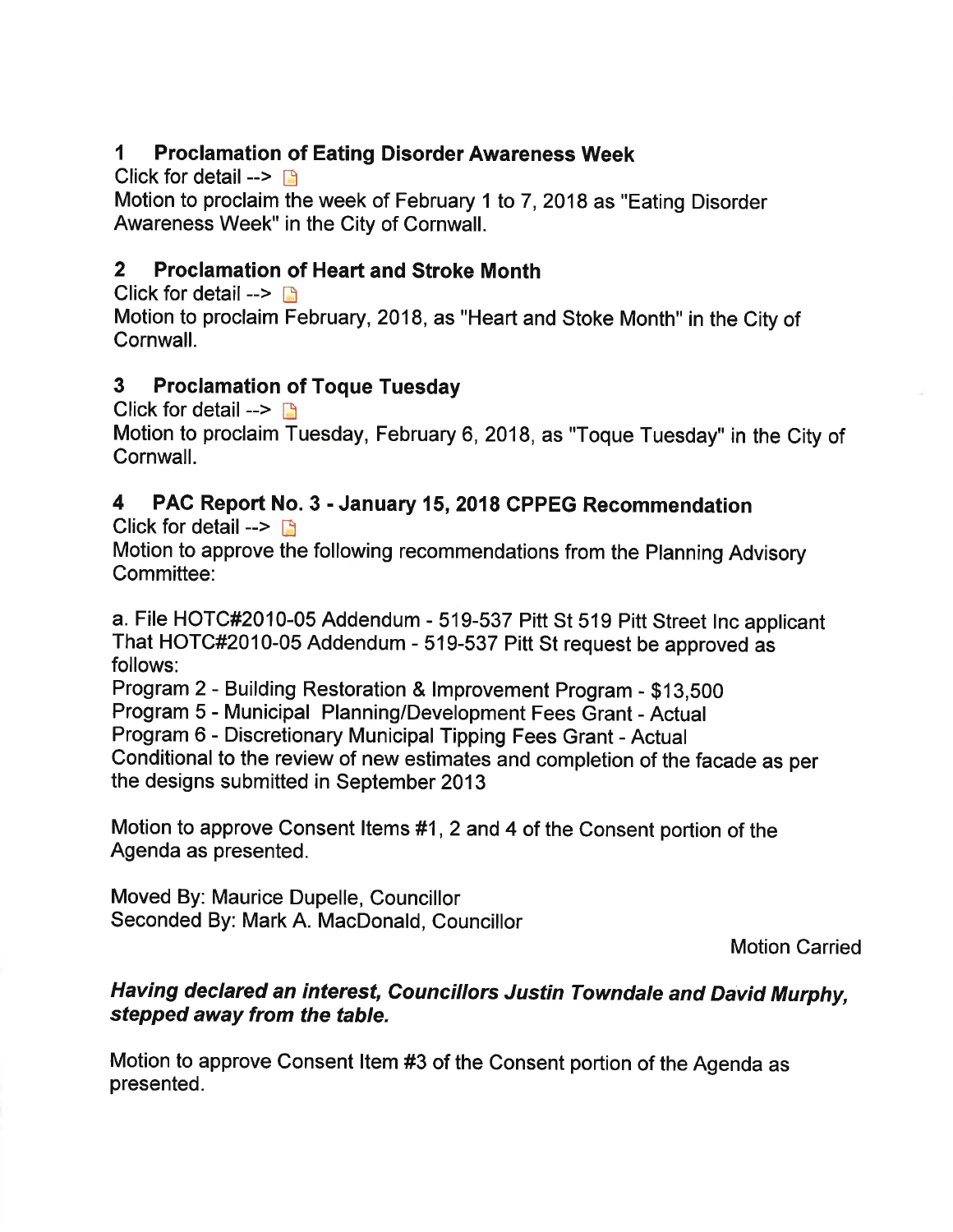Moved By: Bernadette Clement, Councillor Seconded By: Carilyne Hébert, Councillor

Motion Carried

# Councillors Justin Towndale and David Murphy returned to the table.

# RESOLUTIONS / BUSINESS ARISING FROM NOTIGE OF MOTION

There were no Resolutions.

## UNFINISHED BUSINESS REPORTS

There were no Unfinished Business reports.

## COMMUNICATIONS / REPORTS

# I Revised Ghild Care Division Special Purpose Funding Business Practice Guidelines for 2018

Click for detail  $\rightarrow \Box$ 

Motion to approve the revised Child Care Division Business Practice Guidelines for the distribution of Special Purpose and General Operating Funding to Operators that have a service contract with the City as outlined in the background discussion in the report.

Moved By: Bernadette Clement, Councillor Seconded By: David Murphy, Councillor

Motion Carried

## 2 Development Charges - Public Meeting of Council

Click for detail  $\rightarrow \mathbb{R}$ 

Motion to hold a statutory Public Meeting of Council under Section 12 of the Development Charges Act, 1997as amended, and that Gouncil schedule the meeting for Monday, March 5, 2018 at 7:00 p.m.

Moved By: Maurice Dupelle, Councillor Seconded By: Elaine MacDonald, Councillor

Motion Carried

## 3 Motion to Ask Ontario to Better Promote and Support Remediation of Contaminated Properties in Urban Centres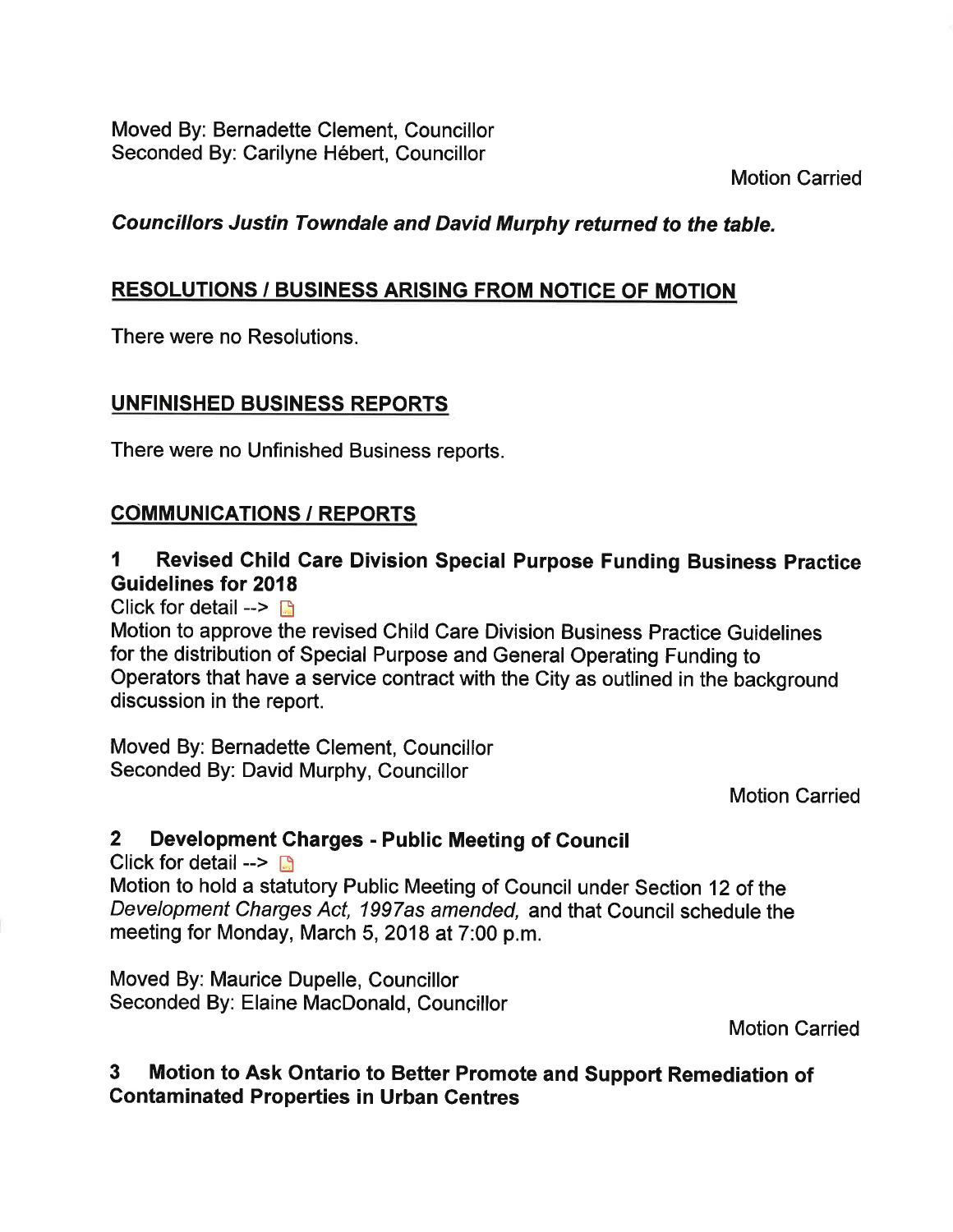Click for detail  $\rightarrow$   $\rightarrow$ Motion to

(a) Receive Report #2018-02-Fl

(b) Forward this motion to the Province of Ontario and to AMO.

Moved By: Elaine MacDonald, Councillor Seconded By: Bernadette Clement, Councillor

Motion Carried

#### 4 Cornwall Sports Hall of Fame Municipal Grant Application

Click for detail  $\rightarrow \mathbb{R}$ This ltem was added to the Agenda.

Motion to approve the funding request of up to \$18,897 for improvements and upgrades to the Cornwall Sports Hall of Fame and transfer these funds to the Cornwall Sports Hall of Fame Committee based on a reconciliation of expenses incurred.

Moved By: Elaine MacDonald, Councillor Seconded By: Bernadette Clement, Councillor

Motion Carried

## **TENDERS AND REQUESTS FOR PROPOSALS**

1 Tender 15-T68 Supply of Heating, Refrigeration and Air Gonditioning Services for City Departments - Extension of Contract

Click for detail  $\rightarrow$  D

Motion to authorize The Corporation of the City of Gornwall to extend the contract with Doug Gordon Refrigeration, lngleside ,Ontario for Tender 15-T68 at the existing service levels for a one year term beginning March 1,2018 to February 28, 2019.

Moved By: David Murphy, Councillor Seconded By: Maurice Dupelle, Councillor

Motion Carried

#### NEW BUSINESS

There were no New Business motions.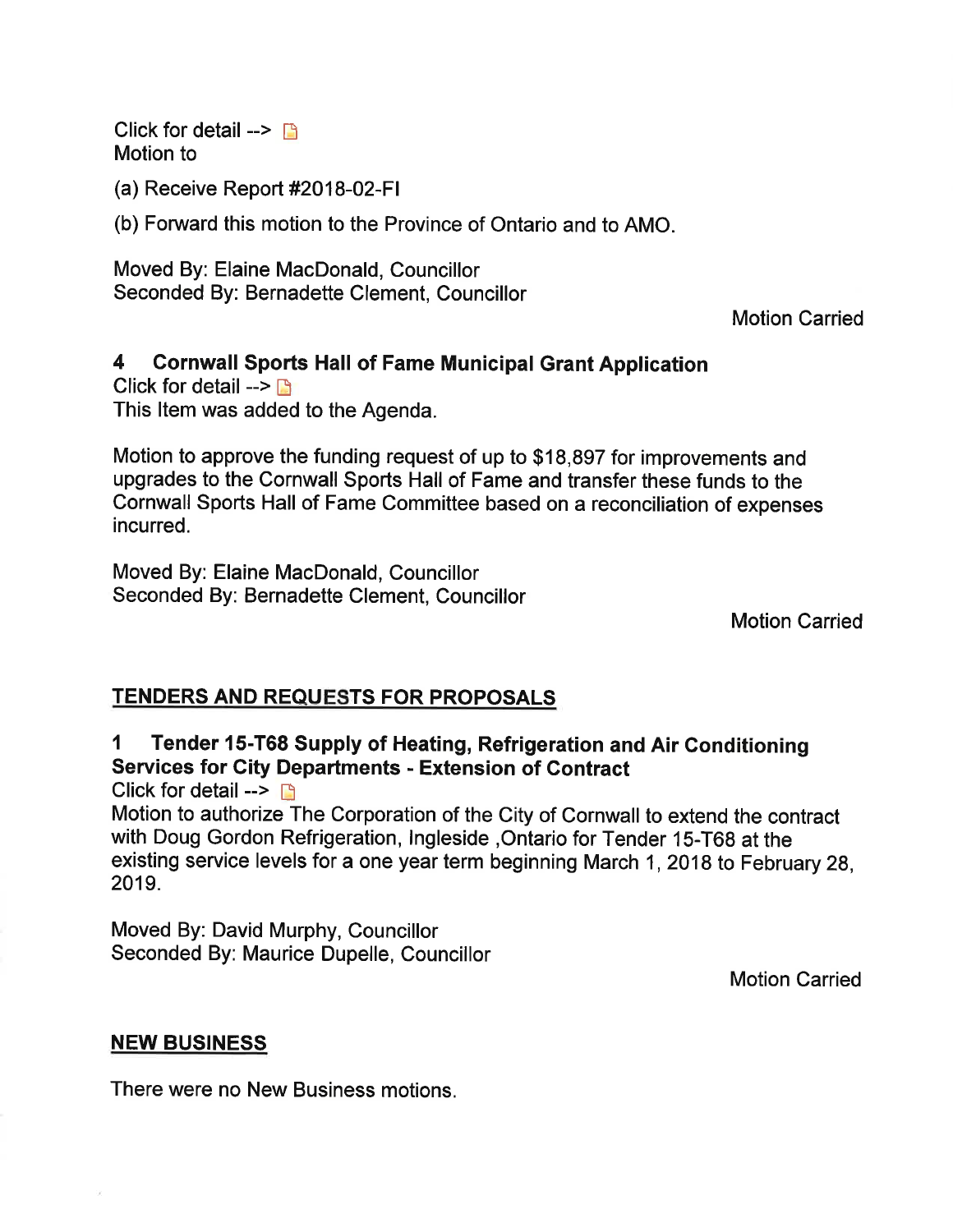# PASSING OF BY.LAWS

Motion to endorse By-laws 2018-005 to 2018-011 inclusive, listed on the Agenda.

2018-005 A By-law a to appoint James L. Mccormick as Parking By-law Enforcement Officer for the purpose of enforcing the Traffic and Parking By-law (Traffic and Parking By-law 069-1969 as Amended) for the City of Cornwall through Commissionaires Security Solutions

Click for detail -->  $\Box$ <br>Explanatory Note 2018-005 Explanatory Note to a By-law to appoint James L. McGormick as a Parking By-law Enforcement Officer for the purpose of enforcing the Traffic and Parking By-law (By-law 069-1989 Traffic and Parking By-law as Amended) through Commissionaires Security Solutions Click for detail  $\rightarrow \rightarrow$ 

2018-006 A By-law a to appoint Neal C. Wereley as Parking By-law Enforcement Officer for the purpose of enforcing the Traffic and Parking By-law (Traffic and Parking By-law 069-1969 as Amended) for the Gity of Gornwall through Commissionaires Security Solutions

Click for detail -->  $\Box$ <br>Explanatory Note 2018-006 Explanatory Note to a By-law to appoint Neal C. Wereley as a Parking By-law Enforcement Officer for the purpose of enforcing the Traffic and Parking By-law (By-law 069-1989 Traffic and Parking By-law as Amended) through Commissionaires Security Solutions Click for detail  $\rightarrow$  D

2018-007 A By-law to authorize The Corporation of the City of Gornwall to enter into Heart of the City (HOTG) Program 2: Building Restoration and lmprovement Program Funding Agreement- 519-537 Pitt Street Click for detail --> <u>n</u><br>Explanatory Note 2018-007

Explanation of Purpose and Effect for HOTC Application Program 2 Agreement to By-law - 519-537 Pitt Street Click for detail  $\rightarrow$  n

2018-008 A By-law to authorize The Corporation of the City of Cornwall to enter into a Postponement Agreement with Scotiabank for a Heart of the City (HOTC) Program 2 Funding Agreement - 429 Water Street East Click for detail -->  $\Box$ <br>Explanatory Note 2018-008

Explanatory Note to By-law authorizing The Corporation of the City of Cornwall to enter into a Postponement Agreement for a Heart of the City Funding Program 2 - 429 Water Street East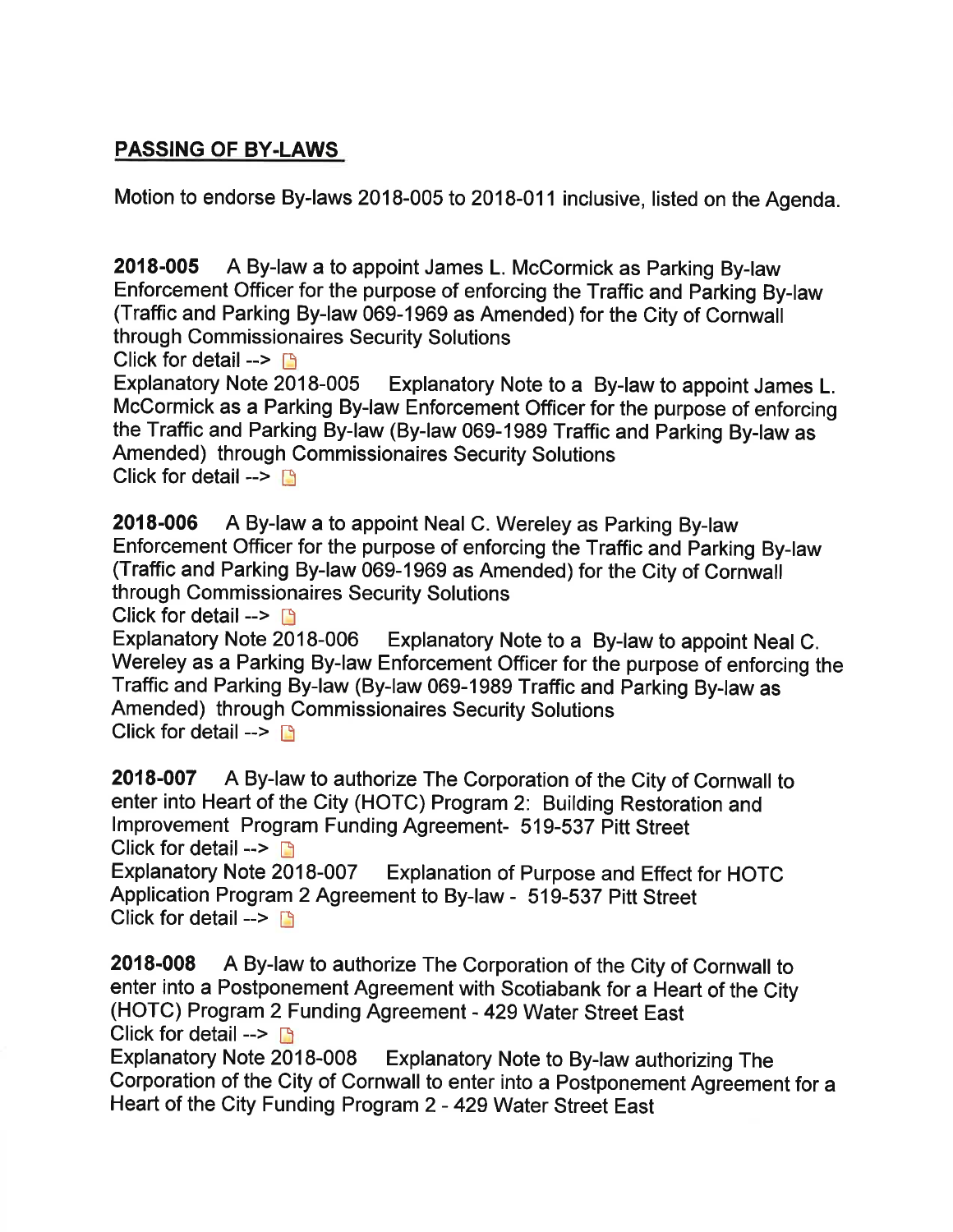Click for detail  $\rightarrow$   $\blacksquare$ 

2018-009 A By-Law authorizing The Corporation of the City of Cornwall to discharge its Lien under the Heart of the City CIP (HOTC) - 507-519 Montreal Road Click for detail -->  $\Box$ Explanatory Note 2018-009 Explanation of Purpose and Effect for discharge of lien for the Heart of the City Program (HOTC) - 507-519 Montreal Road Click for detail  $\rightarrow$  n

2018-010 A By-law to authorize The Corporation of the City of Cornwall to enter into a Short Term Lease Agreement with the Cornwall Square, represented by Epic Realty Partners (Ottawa) lnc. for a Heritage Fair Display Click for detail  $\rightarrow \mathbb{R}$ 

2018-011 A By-law to authorize The Corporation of the City of Cornwall to enter into an Agreement with Greyhound Canada Transportation ULC for the use of the Cornwall Transit bus stop located at Pitt Street and Tollgate Road on a one-year trial basis Click for detail  $\rightarrow \rightarrow$ 

Moved By: Elaine MacDonald, Councillor Seconded By: David Murphy, Councillor

Motion Carried

# REPORTS FROM STANDING / SPECIAL COMMITTEES OF COUNCIL

There were no Reports from Standing nor Special Gommittees of Council

## NOTICES OF MOTION

There were no Notices of Motion

## PENDING BUSINESS LISTING

The Pending Business Listing was presented and no discussion ensued

# 1 Unfinished Business Listing for January 22,2018

Click for detail  $\rightarrow \rightarrow$